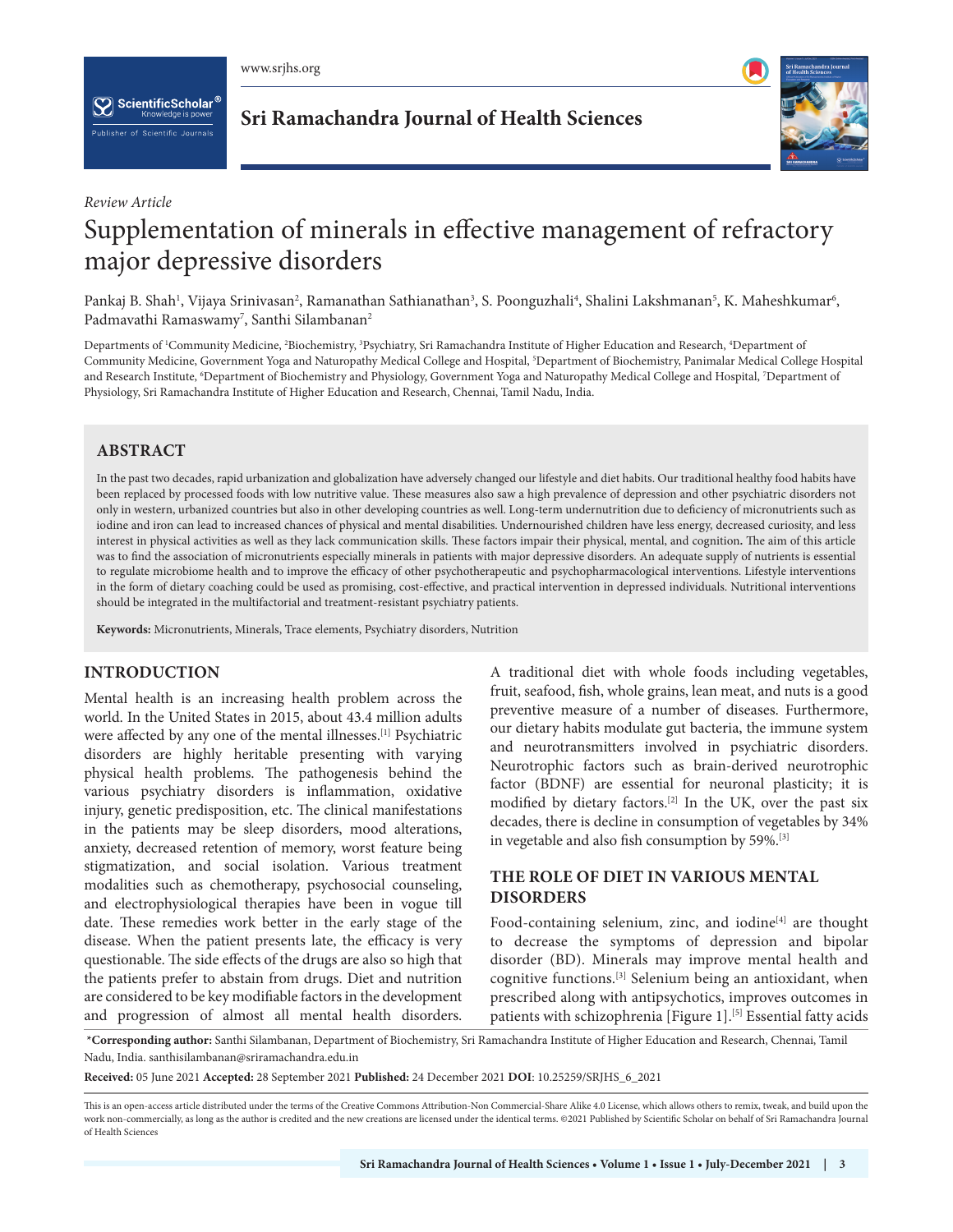along with zinc are useful in ADHD. Among some young offenders, diets supplemented with vitamins, minerals, and essential fatty acids have resulted in significant and remarkable reductions in their anti-social behavior.[3] Longterm undernutrition due to deficiency of micronutrients such as iodine during pregnancy and iron occurring in early childhood can lead to physical and mental disabilities. Undernourished children have less energy, decreased curiosity, and less interest in physical activities as well as they lack communication skills.<sup>[6]</sup> Minerals carry out lot of essential activities in the body such as cofactor of enzymes involved in various metabolic reactions, muscle contraction, nerve conduction, structural role, etc. Serum levels of macrominerals (calcium, phosphorus, and magnesium) and trace elements (copper, iron, manganese, selenium, and zinc) play versatile roles in the biological system ranging from regulating metabolic reactions to acting as antioxidants.[7]

## **Calcium**

Studies show that impaired function of calcium is seen in mood disorders, depression, anxiety, behavior, and personality changes. In depression, there is elevated platelet serotonin-stimulated intracellular calcium mobilization.[7,8] Hypocalcemia results in neurological symptoms such as seizures and alternations of mental status including neurosis, delusion, delirium, mental clouding, dementia, and retardation of the mental activity. In chronic hypocalcemia, chorea and parkinsonism are observed.<sup>[9]</sup>

## **Phosphorus**

Phosphate is used as additive and preservative, hence, processed foods contain high amount of phosphorus. Our daily intake of phosphate food additives has doubled in the

past three decades. Too much phosphorus can lower calcium levels in the body. Phosphorus reduces the absorption of other vital nutrients, precipitating ADHD in children.[10]

## **Magnesium**

Magnesium is vital to the brain functions such as stress response, recovery, and repair. Magnesium is considered to be one of nature's mood stabilizers.[11] Magnesium plays a critical role in the treatment of depression through to its regulatory effects on N-methyl-D-aspartate (NMDA) receptor [Figure 2]. The NMDA receptor plays a very important role in synaptic plasticity and memory.<sup>[12]</sup>

Magnesium deficiency is shown to lead to changes in the functioning capacity of central nervous system (CNS), especially in the synaptic potentiation and glutamatergic transmission in the limbic system and cerebral cortex, which are the centers for learning and memory. These regions in the brain play important roles in the etiopathogenesis of depression. Magnesium modulates adrenocorticotropic sensitivity to adrenocorticotrophic hormone and protects against the hyperactivation of the hypothalamic-pituitaryadrenal (HPA) axis. Glucocorticoid is demonstrated to exhibit neurotoxic effects in the hippocampus, and hippocampal cells are found to be lost in depression. Magnesium interacts with gamma-amino butyric acid (GABA) receptors and also keeps glutamate within healthy limits [Figure 3]. $[13]$ 

Depression has diverse effects on different neurotransmitter or immune systems. Many elements have an effect on the monoaminergic system (copper and selenium) and glutamatergic or GABAergic system (copper and manganese). Appropriate levels of elements such as copper, selenium, and manganese regulate the immune system, which is also involved in depressive disorder.<sup>[5]</sup> Excess physical or mental stress causes excretion of calcium and magnesium in the urine, leading to decreased blood levels.<sup>[13]</sup>



Figure 1: Trace elements involved in the progression of depression.<sup>[5]</sup>



Figure 2: NMDA receptor with agonists and antagonists binding sites<sup>{12}</sup>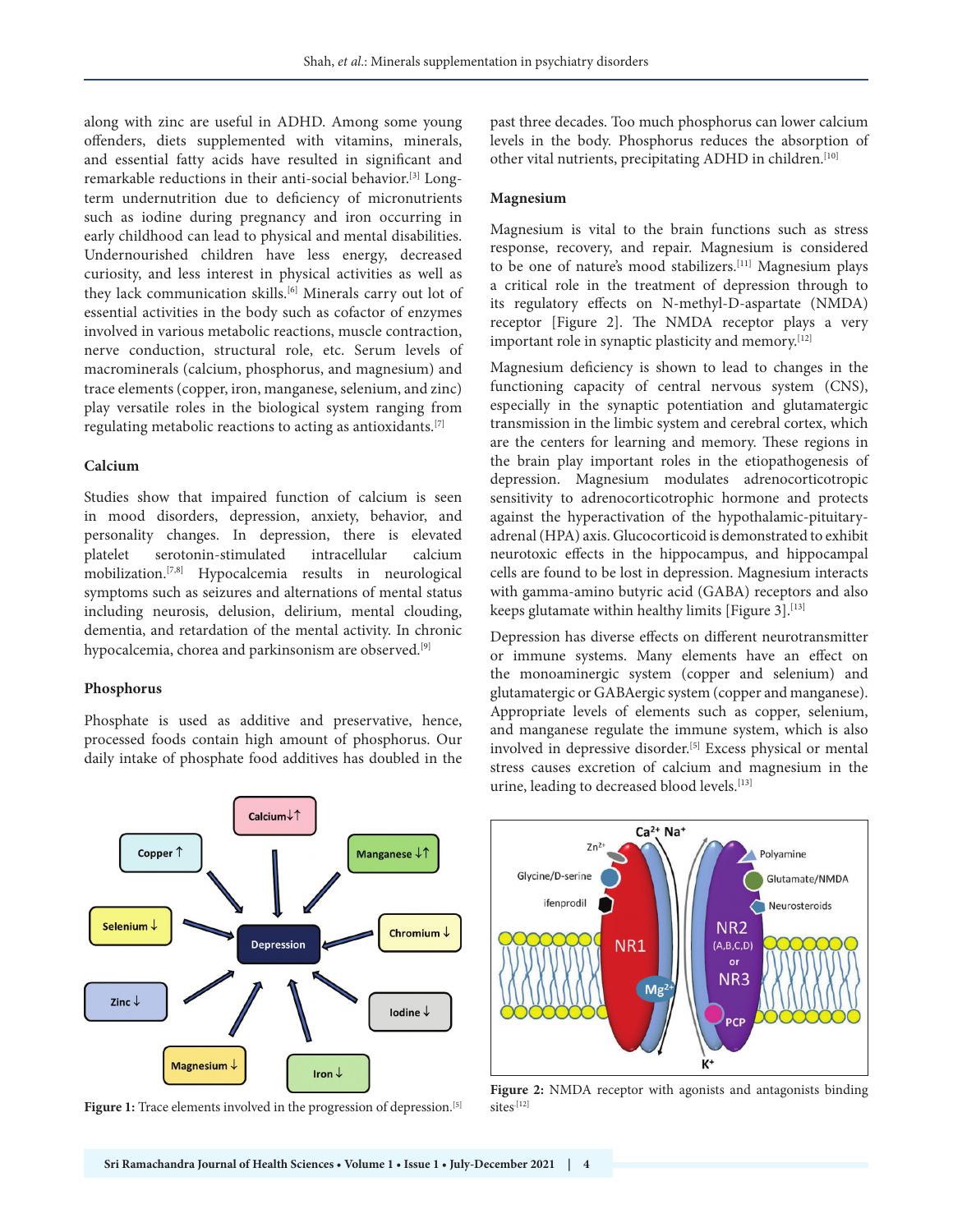## **Selenium**

Antioxidant property is seen through functioning of selenoproteins, in almost all the systems of the body.[7,14] Selenium alters dopaminergic, serotonergic, and noradrenergic systems to produce antipsychiatric effects. Its deficiency is linked to adverse mood states.<sup>[6,15]</sup> Selenium increases serotonin levels by inhibiting monoamine oxidase A.[16] Selenium has a role as antioxidant seem to preserve dopaminergic system from free radical injury, thus plays a crucial role in progression of neuronal degeneration.[14,17]

In animal models, selenium deficiency was shown to alter neurotransmitter turnover rate; and sodium selenite showed protective role against dopamine loss. Glutathione peroxidase has selenium as the cofactor; thus, it offers protection against altered levels and function of neurotransmitters, neuron loss, cell death, free radical generation, and amyloid beta peptide. The activity of the enzyme is decreased in depressed and irritable individuals.[3] Selenium supplementation was shown to reduce intractable epileptic seizures.[18] A study involving rodents found an association between selenium deficiency and decreased BDNF concentrations.<sup>[14]</sup> Selenium deficiency and resulting deregulation of thyroid function may play a role in the development of depression.<sup>[15,19]</sup> A low selenium concentration has been associated with an increased level of pro-inflammatory cytokines, IL-6, CRP, and GDF-5.<sup>[14]</sup>

## **Iodine**

Deficiency of iodine affects energy metabolism, body temperature, growth, immune function, and brain



performance (concentration, memory, and more). Iodine deficiency disorders lead to reversible brain damage of fetus and retarded psychomotor ability with lowered mental ability such as depression.<sup>[4,6]</sup>

## **Zinc**

Zinc is found in high levels in the regions of the brain involved in emotions, learning, and memory. These zinc regions, where glutaminergic neurons are present, are the hippocampus, frontal cortex, amygdala, and olfactory bulb.[20] Along with pyridoxine, it helps in the synthesis of neurotransmitters, such as serotonin and dopamine.[7] It regulates gene expression in neurons and glial cells.[8,21] By its antioxidant role, it protects the brain cells against oxidative damage.[4] Following antipsychotic medications such as haloperidol or risperidone, magnesium, and zinc were found to increase.[22] Zinc supplementation by raising GABA levels may help improve to anxiety symptoms.[23] Zinc plays a very important role in neural development, learning and memory function, as well as mood disorders. Excessive activation of NMDA glutamate receptor and associated processes of excitotoxicity leads to mood disorders [Figure 4].

Zinc decreases the activation of NMDA glutamate receptors thus bringing out antidepressant effects. It was found that mice which were receiving selective serotonin reuptake inhibitors were found to have more number of receptors for zinc in their frontal cortex.[20] Lower serum zinc can be considered as a marker of treatment resistance.<sup>[24]</sup> When pro-inflammatory cytokines increase, zinc level decreases. Cytokines, which get elevated during stress and inflammation, cause formation of quinolinic acid from tryptophan. Quinolinic acid is found to favor NMDA receptor activity. There is less tryptophan to form serotonin; precipitating symptoms of depression especially when there is overactivity of HPA axis.<sup>[25,26]</sup>

## **Copper**

Copper is a component of several metalloenzymes linked to dopamine synthesis, in biochemical pathways involving either antagonism of dopamine production or catalysis of its breakdown. Excess copper accumulation leading to decreased dopamine action is implicated in schizophrenia. In a study, ADHD children had a higher copper than zinc which was correlated with observations made by the teacher.[27] Increase in blood copper was associated with a decrease in sustained attention and short-term memory.[28] In a randomized controlled trial on 80 adults with ADHD, lower baseline copper levels were associated with better response to treatment with a vitamin-mineral supplement.<sup>[29]</sup> Copper in high doses increases free radical injury causing damage to DNA with decreasing cell proliferation.<sup>[30]</sup> Furthermore, increased **Figure 3:** Functions of magnesium in the brain<sup>[13]</sup> copper in blood and brain induces symptoms of major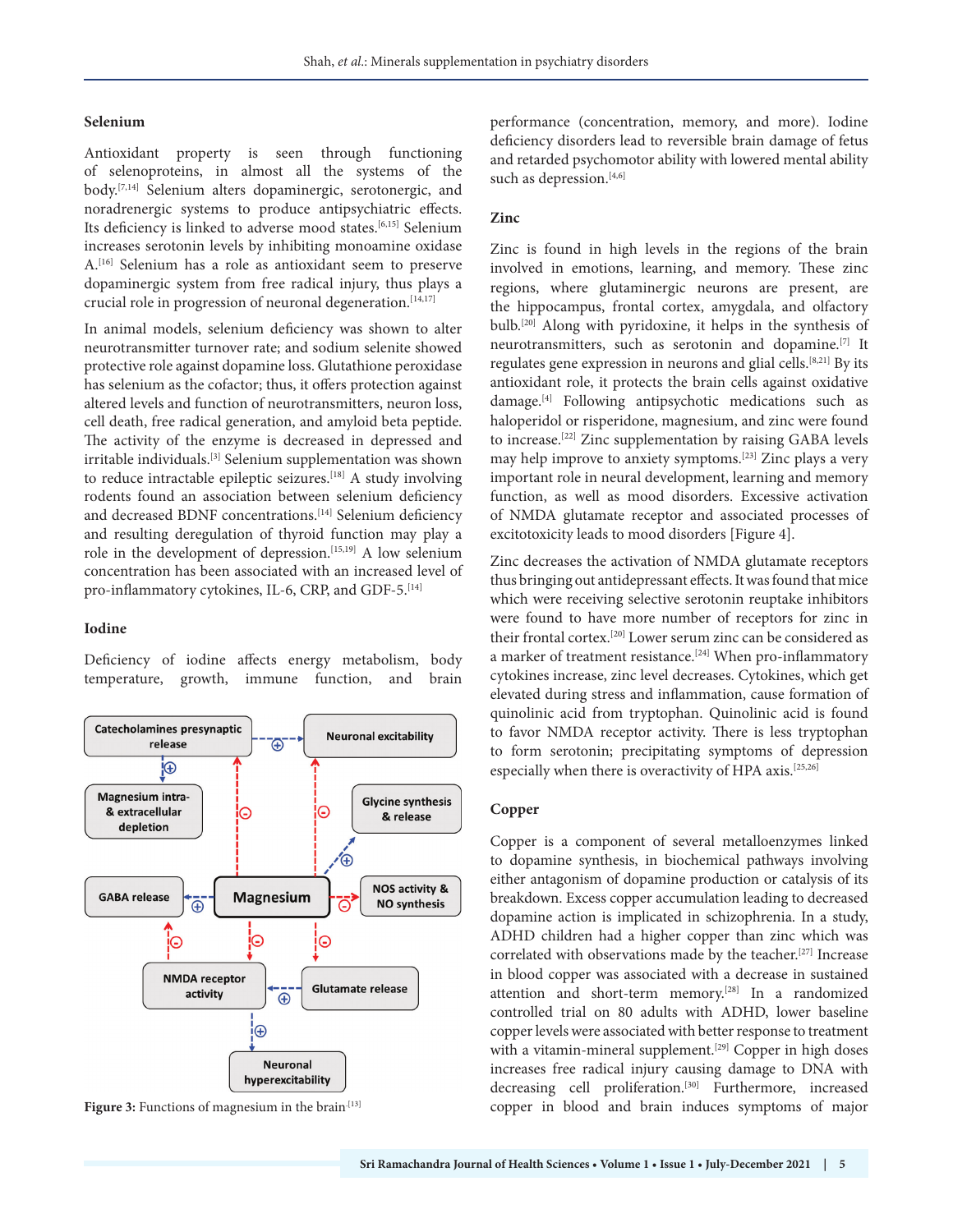

**Figure 4:** Role of zinc at normal and low blood levels.

depressive disorders. In very high levels, copper can cause extensive tissue destruction of various organs such as skeletal and cardiac muscles, liver, kidney, methemoglobinemia, hemolysis, and encephalopathy, resulting in death.<sup>[31]</sup>

#### **Iron**

Iron supplementation has been shown to have effect on lassitude, concentration, and mood; thus iron plays a crucial role in the formation and function of the CNS. Iron is a cofactor in the metabolism of tyrosine to dopamine. Thus, it plays a great role in the production of serotonin, norepinephrine, epinephrine, and dopamine. As a result, changes in iron metabolism are markers in patients with depression. Like zinc, iron also has effect on the frontal cortex; causes binding of dopamine and serotonin to their binding proteins.<sup>[8]</sup> In case of iron deficiency anemia (IDA), iron is utilized by the red blood cells, thus depriving brain of iron. This leads to impaired myelination in the brain and thus of the monoamine metabolism. IDA is associated with increased risks of dementia, anxiety disorders, depression, sleep disorders, and psychotic disorders. Iron deficiency results in mental and physical fatigue, difficulty in concentration and dizziness, low mood, and irritability and also triggers panic symptoms resulting in panic attacks.[4,32,33]

Serum levels of iron were reduced significantly in MDD patients.[7,34] In cases of IDA, there are altered levels of neurotransmitters, glutamate, and GABA in the brain resulting in impaired memory, learning, and behavior, thus causing emotional and psychological problems.[35] IDA patients are more predisposed to altered cognitive and neurological symptoms.<sup>[36-38]</sup> IDA interferes with cognitive and skills development as well as learning and behavior in children and adolescents.<sup>[6]</sup> Thus, IDA is associated with psychiatry disorders such as anxiety, depression, BD, restless legs syndrome, and dementia.<sup>[7]</sup>

#### **Manganese**

All other minerals, manganese is a component of various body enzymes, thus having a major role in homeostasis of brain function. Hypomagnesemia increases autoimmune reactions

and macrocytosis, thus precipitating depression. Manganese levels are low in patients with MDD when compared with that of controls.[7] Individuals with manganese deficiency were found to have altered carbohydrate and lipid metabolisms, fertility, and bone problems. Superoxide dismutase (SOD) which takes part in antioxidant activity requires manganese for efficient function. In human, three types of SOD are present. SOD1 and SOD3 contain copper and zinc, while SOD2 contain manganese at their reactive center. It is involved in defense against reactive oxygen species.[7]

## **Electrolytes**

Altered electrolyte metabolism may play a role in the pathogenesis of the affective disorders.[39] Several symptoms such as headache, vomiting, nausea, gait disturbances, dizziness, mild dementia, irritability, and involuntary muscle contractions are common among mild hyponatremia with serum sodium level of 125–130 mEq/L. When there is further decline in serum sodium level to 115–120 mEq/L, there may be convulsions, unconsciousness, and respiratory collapse.[9] Potassium imbalances rarely involve CNS and are predominantly associated with muscle symptoms. Hypokalemic cerebral symptoms may be mild and rare. Mild muscle weakness is the mostly observed manifestation of hyperkalemia and often observed in chronic adrenal deficiency.[9] Hyponatremia, hypokalemia, and hypercalcemia are common electrolyte alterations seen in patients with psychiatric disorders. Thus, correction of underlying electrolyte abnormality may improve the psychiatric symptoms and helpful for clinician for further treatment.<sup>[40]</sup>

#### **Chromium**

Chromium helps in the transport of tryptophan across the blood–brain barrier into the CNS, where tryptophan is converted to serotonin in the brain. Thus, chromium helps in the management of depression. Chromium also induces the production and release of norepinephrine. Studies have shown that chromium decreases the activity of serotonin receptor, 5-HT2A. Chromium also improves endothelial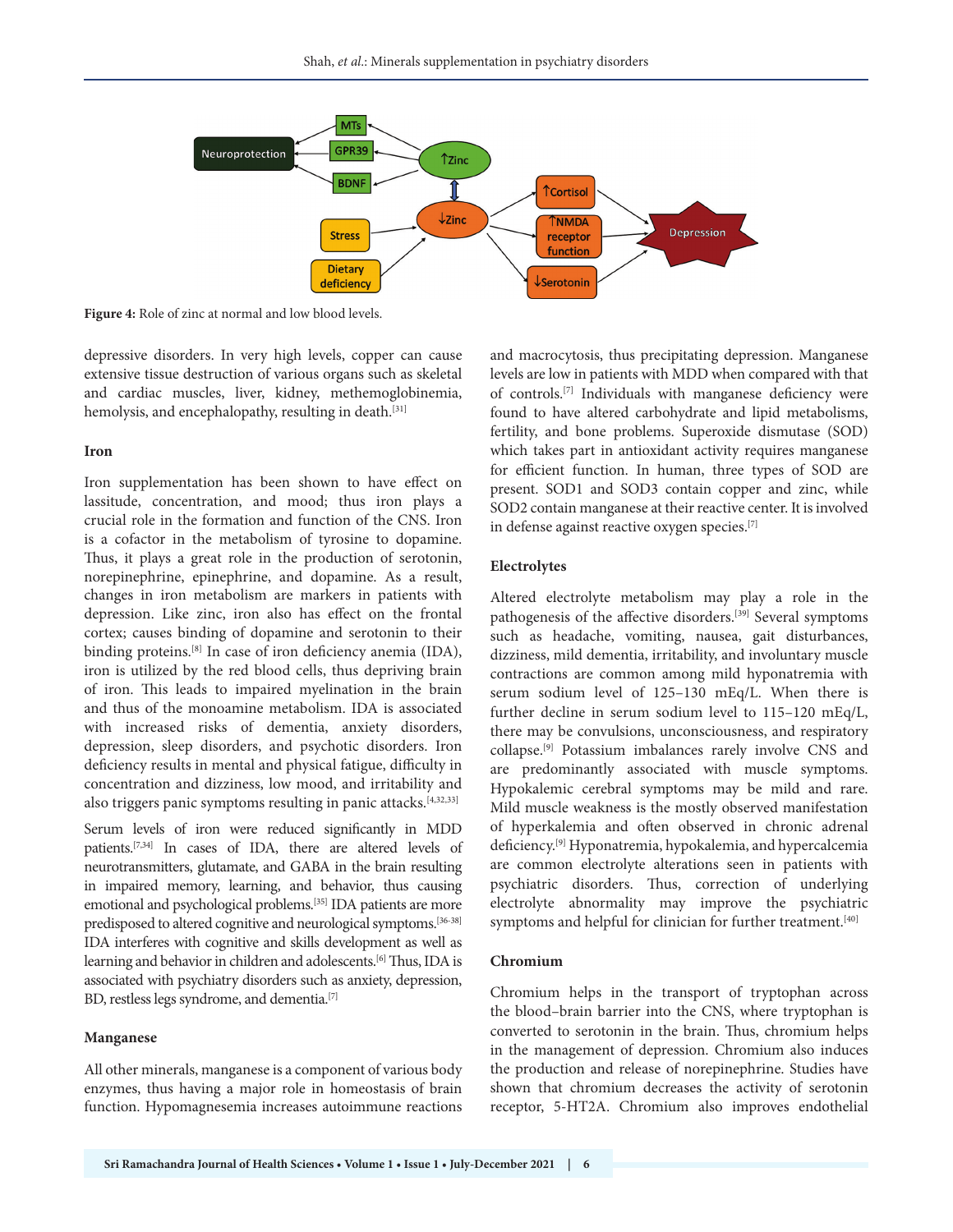function, lipid profile, and biomarkers of oxidative stress. It has a role as an antidepressant in atypical depression, a condition characterized by increased appetite, hyperphagia, and carbohydrate craving.<sup>[4]</sup>

## **Lithium**

Lithium has been used in the management of psychiatry disorders. Studies have shown that lithium causes epigenetic changes in various genes which code for proteins such as signaling molecules, transcriptional enhancers, and transactivating factors, proteins involved in carcinogenesis such as cell adhesion molecules, oncogenes, and tumor suppressor genes.<sup>[40]</sup> BDNF, being a widely prevalent growth factor in the brain, has important role in the formation of plasticity of the brain. BDNF is involved in the formation and growth of new neurons, as well as in improving memory as shown by the increase in the size of hippocampus. In patients with major depressive and BD, epigenetic changes in BDNF alter its function. This is further evidenced by decrease in size of hippocampus with impairment of memory.[41,42] Lithium is found to promote intercellular communications and immune response; also regulates protein and nucleic acid metabolisms, thus enhancing cell growth. This improves the symptoms present in mental disorders.<sup>[43]</sup> In patients with Alzheimer's disease and other dementias, BDNF is found to cause destruction of amyloid-β. [44] Lithium, in trace amounts, has been shown to improve mood and slow the progression of dementia. Overall, lithium has neuroprotective, antioxidant, and regenerative roles in the brain. Lithium also modulates monoamine oxidase activity.[45,46] Lithium has been used in BD, depression, schizophrenia, aggression, impulse control disorder, eating disorders, ADHD, and in certain subsets of alcoholism. Lithium can be used in patients with cardiovascular, renal, endocrine, pulmonary, and dermatological comorbidity.[4]

## **ASSESSMENT OF MINERAL STATUS**

All patients should be subjected to laboratory testing to assess mineral nutrient deficiency. Testing for dietary deficiencies of these nutrients gives the opportunity to manage in the form of drugs or dietary supplementation. This could provide an adequate nutrient supply for effective brain development, thus improving cognition and thus preventing or delaying the onset of psychiatric disorders later in life.<sup>[47]</sup>

# **CONCLUSION**

Mental wellness requires a constellation of factors including healthy lifestyle choices in the form of supplementation of vitamins and minerals which can boost mental health. Even though micronutrients such as minerals could be dietary supplements, the appropriate quantity of intake of the dietary sources containing these minerals should be from the treating

physician or nutritionist. Patients shall be encouraged to eat green leafy vegetables, colorful vegetables and fruits, beans and legumes, seafood, and whole grains.

## **Acknowledgments**

The authors would like thank DST-SATYAM for funding the project in this field.

## **Authors' contributions**

All the authors have contributed in writing and publishing this article.

## **Declaration of patient consent**

Patient's consent not required as there are no patients in this study.

## **Financial support and sponsorship**

Nil.

## **Conflicts of interest**

There are no conflicts of interest.

# **REFERENCES**

- 1. This Report Occasionally Presents Estimated Numbers of People with a Specific Characteristic (e.g. Estimated Numbers of Substance Users). Some of These Estimated Numbers are not Included in Figures or Tables in the Report but May be Found in the Detailed Tables for the 2015 NSDUH; 2015. Available from: https://www.samhsa.gov/data. [Last accessed on 2021 Oct 22].
- 2. Mörkl S, Wagner-Skacel J, Lahousen T, Lackner S, Holasek SJ, Bengesser SA, *et al*. The role of nutrition and the gut-brain axis in psychiatry: A review of the literature. Neuropsychobiology 2018;17:1-9.
- 3. Andrew McCulloch. Feeding Minds The Impact of Food on Mental Health. Mental Health Foundation. The Alliance for Better Farming and food. London: HYPERLINK. Available from: http://www.sustainweb.org. , Modified date [Last accessed on2007 Mar 01].
- 4. Lien L, Lien N, Heyerdahl S, Thoresen M, Bjertness E. Consumption of soft drinks and hyperactivity, mental distress, and conduct problems among adolescents in Oslo, Norway. Am J Public Health 2006;96:1815-20.
- 5. Młyniec K, Gaweł M, Doboszewska U, Młyniec K, Gaweł M, Doboszewska U, *et al*. Essential elements in depression and anxiety. Part II. Pharmacol Rep 2015;67:187-94.
- 6. Neurological Disorders Associated with Malnutrition. neurological Disorders: A Public Health Approach. Available form: https://www.who.int/mental\_health/neurology/ chapter\_3\_b\_neuro\_disorders\_public\_h\_challenges.pdf?ua=1. [Last accessed on2007 Mar 07].
- 7. Islam MR, Islam MR, Qusar MM, Islam MS, Kabir MH, Rahman GK, *et al*. Alterations of serum macro-minerals and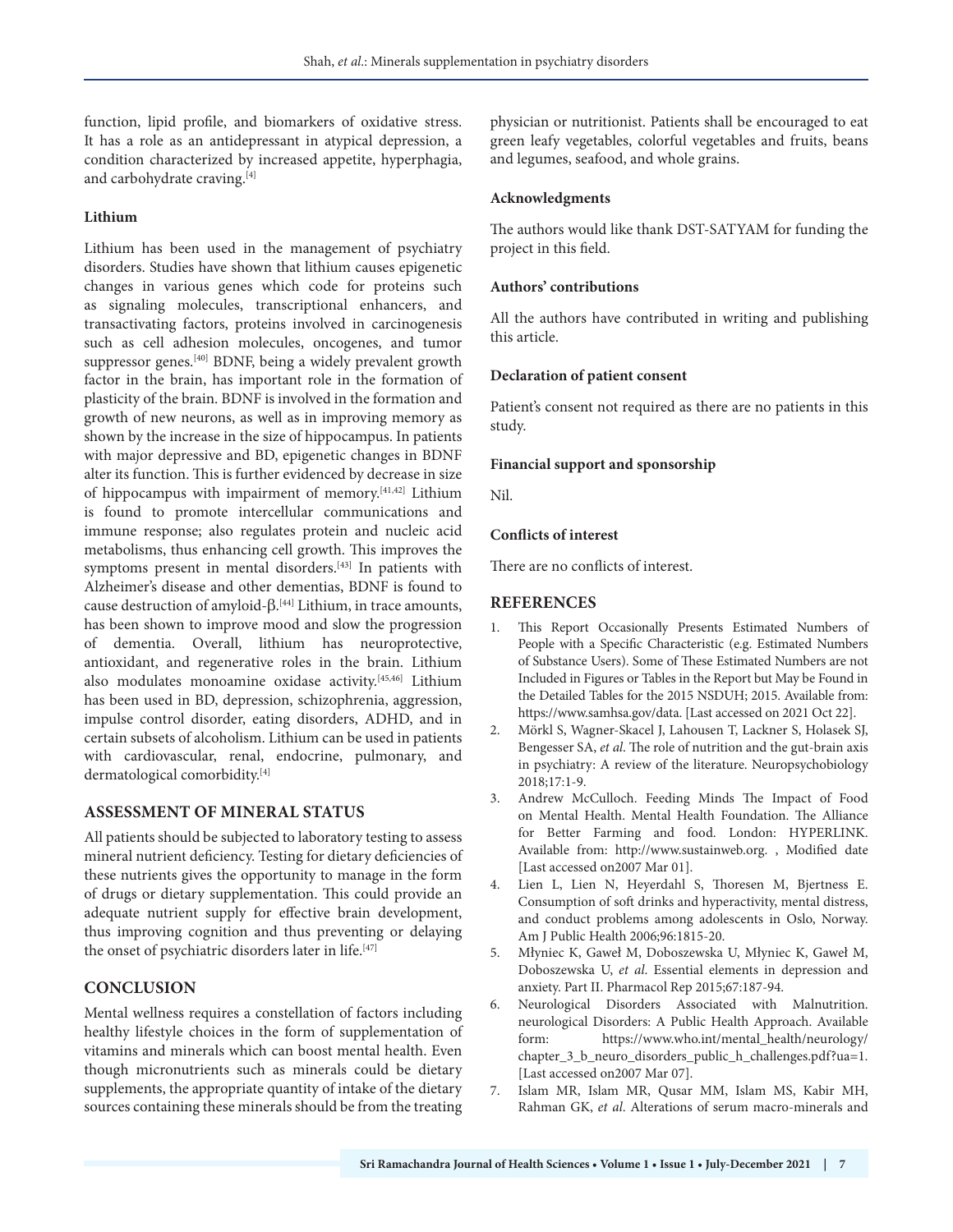trace elements are associated with major depressive disorder: A case-control study. BMC Psychiatry 2018;18:94.

- Demelash S. The role of micronutrient for depressed patients. J Neuropsychopharmacol Ment Health 2017;2:116.
- 9. Chinthoju S, Kancha R, Murthy SV, Babu SM, Smitha T. The analysis of neurologic manifestations with major electrolyte abnormalities. Indian J Pharm Pract 2020;13:156-9.
- 10. Ritz E, Hahn K, Ketteler M, Kuhlmann MK, Mann J. Phosphate additives in food-a health risk. Dtsch Arztebl Int 2012;109:49-55.
- 11. Phelan D, Molero P, Martínez-González MA, Molendijk M. Magnesium and mood disorders: Systematic review and metaanalysis. BJPsych Open 2018;4:167-79.
- 12. Krzystanek M, Pałasz A. NMDA receptor model of antipsychotic drug-induced hypofrontality. Int J Mol Sci 2019;20:1442.
- 13. Górska N, Cubała WJ, Słupski J, Gałuszko-Węgielnik M. Ketamine and magnesium common pathway of antidepressant action. Magnes Res 2018;31:33-8.
- 14. Wang J, Um P, Dickerman BA, Liu J. Zinc, magnesium, selenium and depression: A review of the evidence, potential mechanisms and implications. Nutrients 2018;10:584.
- 15. Benton D, Cook R. The impact of selenium supplementation on mood. Biol Psychiatry 1991;29:1092-8.
- 16. Bruning CA, Prigol M, Roehrs JA, Nogueira CW, Zeni G. Involvement of the serotonergic system in the anxiolytic-like effect caused by M-trifluoromethyl-diphenyl diselenide in mice. Behav Brain Res 2009;205:511-7.
- 17. Solovyev ND. Importance of selenium and selenoprotein for brain function: From antioxidant protection to neuronal signalling. J Inorg Biochem 2015;153:1-12.
- 18. Gao S, Jin Y, Unverzagt FW, Liang C, Hall KS, Cao J, *et al*. Selenium level and depressive symptoms in a rural elderly Chinese cohort. BMC Psychiatry 2012;12:72.
- 19. Benton D. Selenium intake, mood and other aspects of psychological functioning. Nutr Neurosci 2002;5:363-74.
- 20. Piao M, Cong X, Lu Y, Feng C, Ge P. The role of zinc in mood disorders. Neuropsychiatry 2017;7:378-86.
- 21. Basharat S, Gilani SA, Qamar MM, Basharat A, Bashara N. Beneficial effects of zinc on reducing severity of depression. J Psychol Clin Psychiatry 2019;10:135-9.
- 22. Firth J, Carney R, Stubbs B, Teasdale SB, Vancampfort D, Ward PB, *et al*. Nutritional deficiencies and clinical correlates in first-episode psychosis: A systematic review and metaanalysis. Schizophr Bull 2018;44:1275-92.
- 23. Russo AJ. Decreased zinc and increased copper in individuals with anxiety. Nutr Metab Insights 2011;4:1-5.
- 24. Elaziz AA, Essam M, Amal A, Doaa A, Sherif M, Sayed SE, *et al*. Copper and zinc levels in hair of schizophrenics and depression patients. Egypt J Psychiatry 2010;30:23-30.
- 25. Petrilli MA, Kranz TM, Kleinhaus K, Joe P, Getz M, Johnson P, *et al*. The emerging role for zinc in depression and psychosis. Front Pharmacol 2017;8:414.
- 26. Siwek M, Szewczyk B, Dudek D, Styczeń K, Sowa-Kućma M, Młyniec K, *et al*. Zinc as a marker of affective disorders. Pharmacol Rep 2013;65:1512-8.
- 27. Viktorinova A, Ursinyova M, Trebaticka J, Uhnakova I, Durackova Z, Masanova V. Changed plasma levels of zinc and copper to zinc ratio and their possible associations with parent-

and teacher-rated symptoms in children with attention-deficit hyperactivity disorder. Biol Trace Elem Res 2016;169:1-7.

- 28. Kicinski M, Vrijens J, Vermier G, Hond ED, Schoeters G, Nelen V, *et al*. Neurobehavioral function and low-level metal exposure in adolescents. Int J Hyg Environ Health 2015;218:139-46.
- 29. Rucklidge JJ, Johnstone J, Gorman B, Boggis A, Frampton CM. Moderators of treatment response in adults with ADHD treated with a vitamin-mineral supplement. Prog Neuropsychopharmacol Biol Psychiatry 2014;50:163-71.
- 30. Oe S, Miyagawa K, Honma Y, Harada M. Copper induces hepatocyte injury due to the endoplasmic reticulum stress in cultured cells and patients with Wilson disease. Exp Cell Res 2016;347:192-200.
- 31. Harris ED. Cellular copper transport and metabolism. Annu Rev Nutr 2000;20:291-310.
- 32. Abbaspour N, Hurrell R, Kelishadi R. Review on iron and its importance for human health. J Res Med Sci 2014;19:164-74.
- 33. Connor JR, Menzies SL, Burdo JR, Boyer PJ. Iron and iron management proteins in neurobiology. Pediatr Neurol 2001;25:118-29.
- 34. Todorich B, Pasquini JM, Garcia CI, Paez PM, Connor JR. Oligodendrocytes and myelination: The role of iron. Glia 2009;57:467-78.
- 35. Kim J, Wessling-Resnick M. Iron and mechanisms of emotional behavior. J Nutr Biochem 2014;25:1101-7.
- 36. Balducci L, Ershler WB, Krantz S. Anemia in the elderlyclinical findings and impact on health. Crit Rev Oncol Hematol 2006;58:156-65.
- 37. Ballin A, Berar M, Rubinstein U, Kleter Y, Hershkovitz A, Meytes D. Iron state in female adolescents. Am J Dis Child 1992;146:803-5.
- 38. Long SJ, Benton D. Effects of vitamin and mineral supplementation on stress, mild psychiatric symptoms, and mood in nonclinical samples: A meta-analysis. Psychosom Med 2013;75:144-53.
- 39. Baer L, Platman SR, Fieve RR. The role of electrolytes in affective disorders. Sodium, potassium, and lithium ions. Arch Gen Psychiatry 1970;22:108-13.
- 40. Farah R, Khamisy-Farah R, Amit T, Youdim MH, Arraf Z. Lithium's gene expression profile, relevance to neuroprotection a cDNA microarray study. Cell Mol Neurobiol 2013;33:411-20.
- 41. D'Addario C, Dell'Osso B, Palazzo MC, Benatti B, Lietti L, Cattaneo E, *et al*. Selective DNA methylation of BDNF promoter in bipolar disorder: Differences among patients with BDI and BDII. Neuropsychopharmacology 2012;37:1647-55.
- 42. Dell'Osso B, D'Addario C, Palazzo MC, Camuri G, Scarpini E, Maccarrone M, *et al*. Epigenetic modulation of BDNF gene: Differences in DNA methylation between unipolar and bipolar patients. J Affect Disord 2014;166:330-3.
- 43. Fatemi SH, Reutiman TJ, Folsom TD. The role of lithium in modulation of brain genes: Relevance for aetiology and treatment of bipolar disorder. Biochem Soc Trans 2009;37:1090-5.
- 44. Leyhe T, Eschweiler GW, Stransky E, Gasser T, Annas P, Basun H, *et al*. Increase of BDNF serum concentration in lithium treated patients with early Alzheimer's disease. J Alzheimers Dis 2009;16:649-56.
- 45. Nunes MA, Viel TA, Buck HS. Microdose lithium treatment